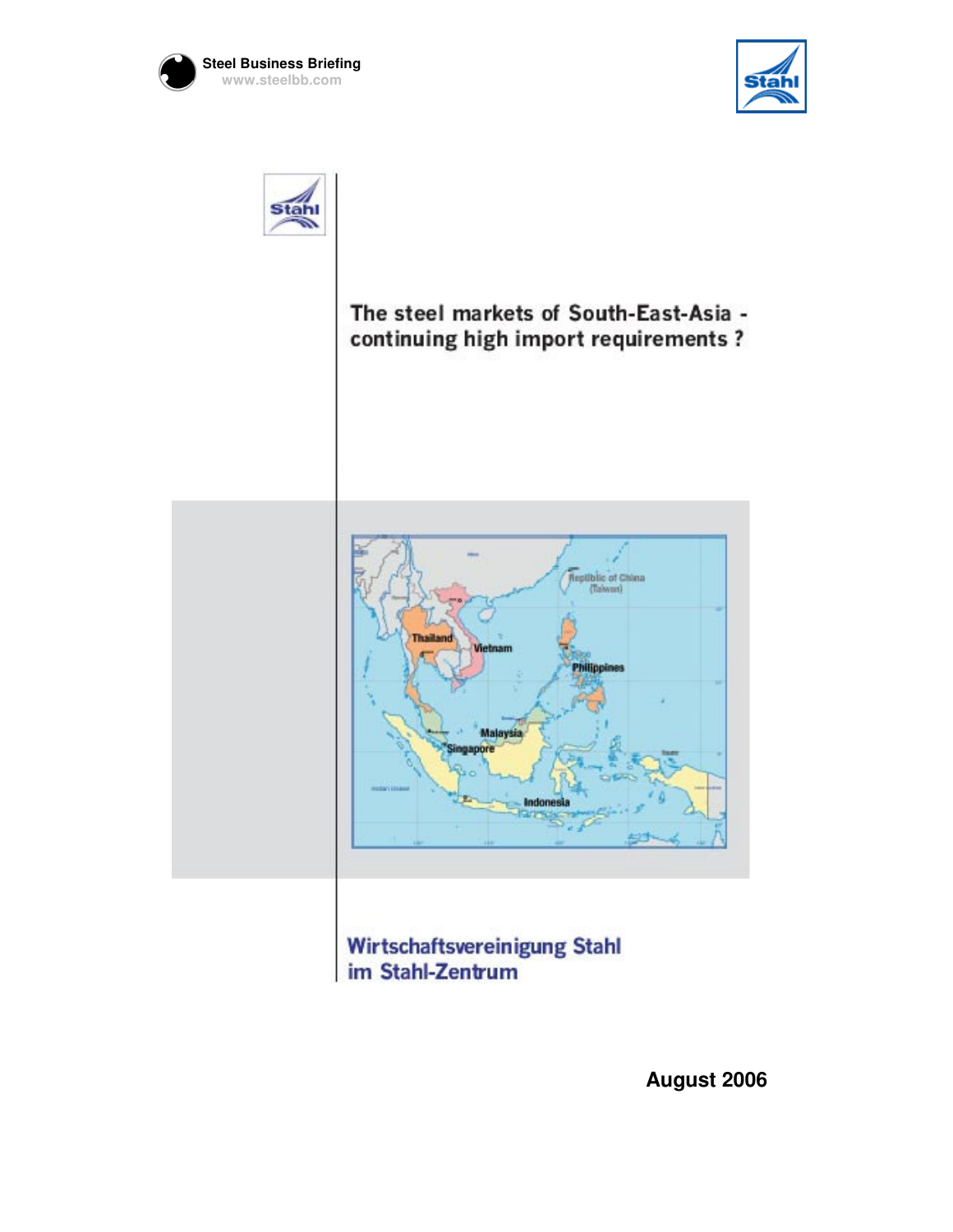



## **The Steel Markets of South East Asia- continuing high import requirements?**

## **Table of Contents**

- 1. Introduction: The steel markets of South-East Asia are highly receptive
- 2. Development and prospects in the South-East Asian region
- 3. Developments on the South-East Asian steel market in 2005
- 3.1. The construction industry dominates the steel markets
- 3.2. Development on the individual steel markets
- 3.3. The current overall balance on the South-East Asian steel market
- 3.4. High growth potential on the steel markets in South-East Asia
- 4. South-East Asian nations have a high and rising import requirement
- 4.1. Insufficient crude steel production in the nations of South-East Asia
- 4.2. Developments in South-East Asia's foreign trade in steel
- 5. Capacity expansions mainly to meet domestic requirements
- 6. Digression: Taiwan's steel industry builds up export potential

## **Appendix**

- 7. Conditions in the individual countries
- 8. Overall economic development: individual national descriptions

**Attachment 1:** The steel balance of selected Asian nations